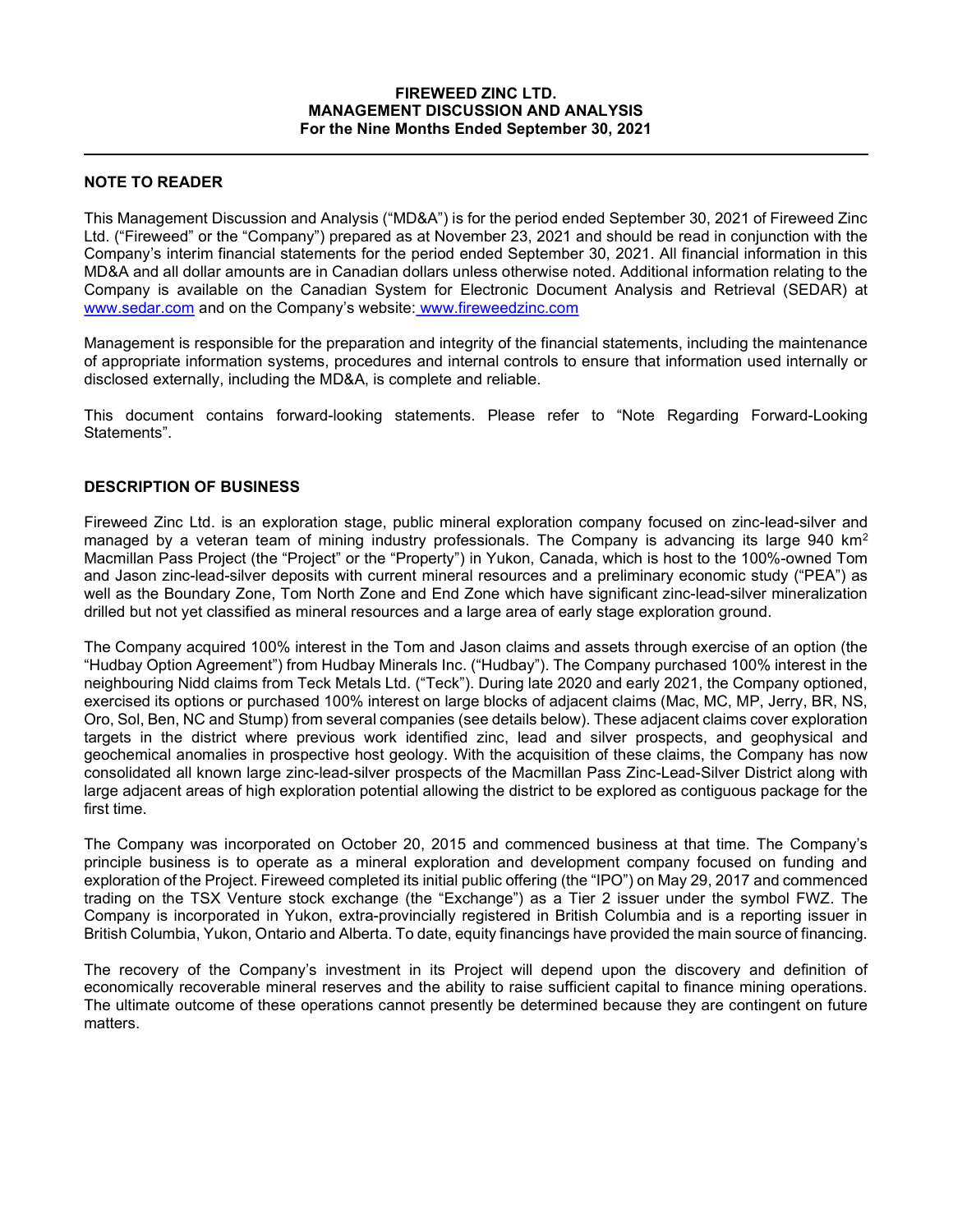# OVERALL PERFORMANCE AND HIGHLIGHTS

 $\overline{a}$ 

During the nine months ended September 30, 2021, the Company reported the following:

 On January 26, 2021, the Company announced the first drill assays from the 2020 drill program including 4.42% zinc over 212.7 metres at Boundary Zone.

 On February 3, 2021, the Company announced the first drill assays from the new discovery, Boundary West Zone, including 4.22% zinc and 25.6 g/t silver over 76.5 metres.

 On February 25, 2021, the Company announced further drill assays from Boundary West Zone including 4.76% zinc, 0.43% lead and 18.9 g/t silver over 43.7 metres in the upper rock sequence and a new discovery of 2.08% zinc over 225 metres in the lower sequence.

 On May 14, 2021, the Company announced assay results from 2020 reverse circulation drilling including 8.74% zinc and 19.6 g/t silver over 8.2 metres at the Tom West Deposit.

 On May 18, 2021, the Company announced the start of a metallurgical testing program on drill core samples from Boundary Zone including both traditional metallurgy and modern ore-sorting preconcentration tests.

 On May 20, 2021, the Company closed a non-brokered \$5,000,000 private placement financing with one strategic investor for 6,250,000 common shares at \$0.80 per share.

On May 26, 2021, the Company announced that field crews had been mobilized to the Property.

 On May 27, 2021, the Company announced that it would undertake a muon tomography downhole geophysical survey on the Property to guide exploration and drilling.

 On July 2, 2021, the Company closed a non-brokered \$4,503,427 private placement flow through financing for 5,003,808 shares at \$0.90 per share. The Company has agreed to pay finders fees to arm's length finders in connection with a portion of the financing, totalling \$55,599.85 and 56,669 warrants. All finder's warrants are exercisable for 12 months from the date of issuance to acquire common shares of the Company at an exercise price of \$0.90 per share. The company also issued 20,000 shares to an arm's length party for corporate finance services.

On July 6, 2021, the Company announced that drilling with two rigs had started on the Property.

 On July 8, 2021, the Company announced the appointment of Pamela O'Hara as Vice President, Sustainability.

 On July 8, 2021 the Company announced granting of 1,345,000 stock options exercisable above market at \$0.80 per share for a five year term. Staff and consultants were granted 685,000 options, and directors and senior officers were granted 660,000 options.

 On July 27, 2021, the Company provided an exploration update stating that five drill holes had been completed, significant mineralization had been intersected and assays were pending.

 On August 17, 2021, the Company announced the first drill assays from the 2021 drill program including 7.71% zinc, 0.7% lead and 32 g/t Ag over 46.96 metres at Boundary West Zone.

 On August 19, 2021, the Company announced that it had applied to have its shares listed for trading on the OTCQB® Market and full eligibility through the Depository Trust Company for electronic settlement and clearing of its common shares in the United States of America.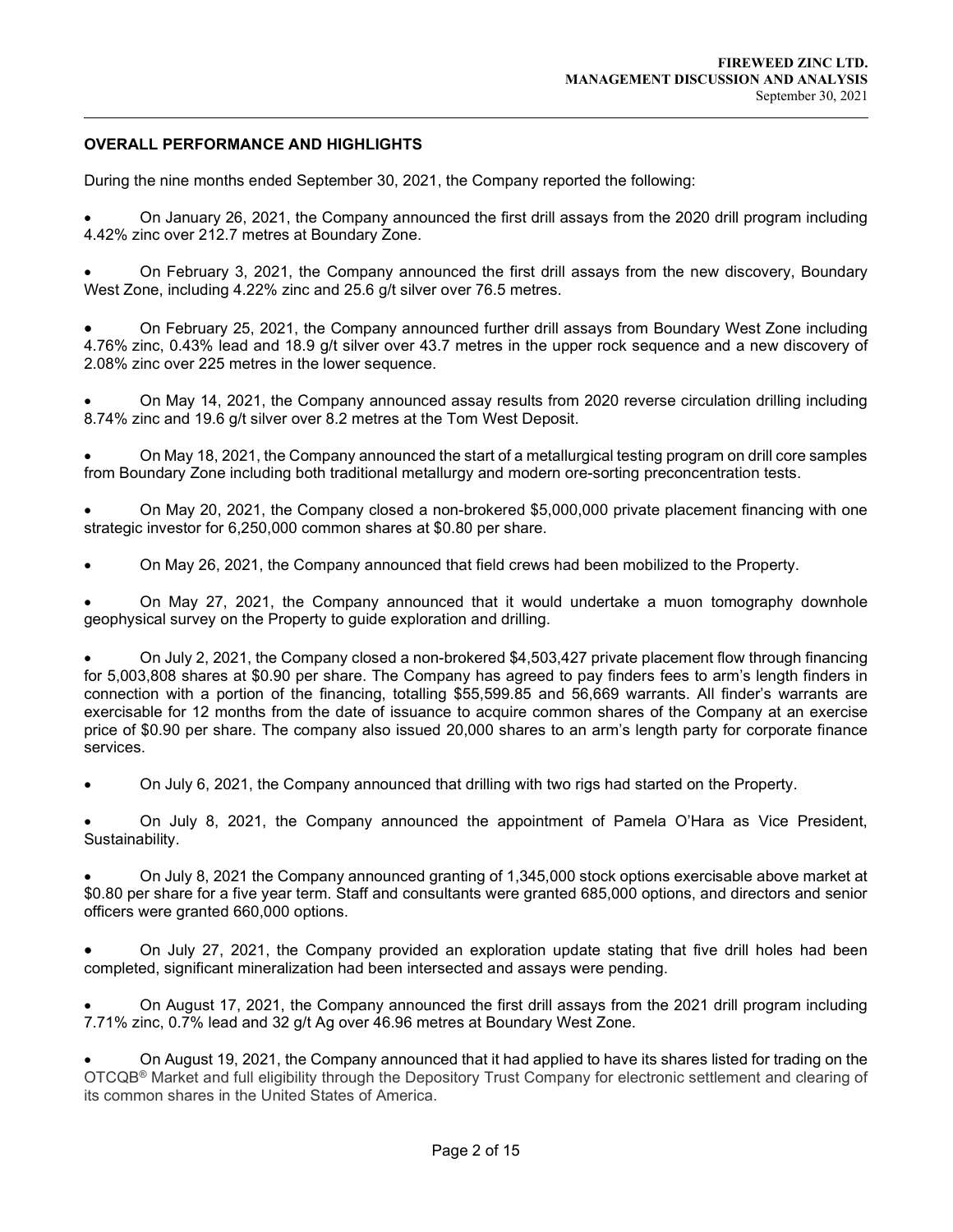During the period ended September 30, 2021, 589,112 warrants were exercised for gross proceeds of \$450,700. In connection with the issuance, a total of \$50,365 was re-allocated from reserves to capital stock.

Subsequent to the quarter ended September 30, 2021, the following events have taken place:

 On November 18, 2021, the Company announced further assays from the 2021 drill program including 1.54% copper, 5.42%% zinc, and 5.7 g/t Ag over 2.00 metres and 2.35% zinc and 4.6 g/t silver over 203.05 metres at Boundary Zone.

 On November 23, 2021, the Company announced further assays from the 2021 drill program including 10.39% zinc, 0.16% lead and 15.7 g/t silver over 16.09 metres within 5.41% zinc, 0.19% lead and 10.5 g/t Ag over 73.35 metres at Boundary West Zone.

 As of the date of this MD&A, a total of 4,000 stock options were exercised in 2021 for gross proceeds of \$2,360.

# MACMILLAN PASS PROJECT

 $\overline{a}$ 

The Macmillan Pass Project encompasses 940 km<sup>2</sup> of contiguous mineral claims located approximately 200 km northeast of the settlement of Ross River in the eastern Yukon Territory of Canada. It is host to the large Tom and Jason sediment-hosted sulphide ("Sedex") zinc-lead-silver deposits as well as the Boundary Zone, Tom North Zone and End Zone that have significant mineralization drilled but not yet classified as mineral resources. The Project also includes large blocks of 100%-owned adjacent claims (Mac, MC, MP, Jerry, BR , NS, Oro, Sol, Ben and Stump) which cover exploration targets in the district where previous and recent work identified zinc, lead and silver prospects, and geophysical and geochemical anomalies in prospective host geology. The Company has a 50-person camp near the Tom deposit which is accessible via the North Canol Road (designated Yukon Highway No. 6) from the community of Ross River and via a local airstrip.

The Tom and Jason deposits are located in the Selwyn Basin and hosted in Devonian-age Lower Earn Group sedimentary rocks. Zinc-lead-silver sulphide-barite mineralization typically occurs in thick stratiform lenses and extends for as much as 1,200 meters along strike and 450+ meters down dip. Boundary Zone consists of veins, stockworks, disseminations and replacement sulphide mineralization as well as multiple horizons of stratiform mineralization in Devonian-age Lower Earn Group and Silurian-age Road River Group sedimentary rocks. The main economic sulphide minerals are sphalerite and galena.

To year end 2020, the Tom deposits have seen a total of 3,423 meters of underground development, 5,953 meters of underground core drilling in 84 holes, and 33,705 meters of surface core drilling in 158 holes; at Jason a total of 38,617 meters has been drilled in 138 holes from surface to date; at Boundary a total of 10,248 meters has been drilled in 35 holes from surface to date; and at End Zone a total of 3,910 meters has been drilled in 18 holes from surface to date. The Tom and Jason sites have a Class 4 Land Use Permit and the Tom site a Type B Water Licence. The rest of the Property has a Class 1 Land Use Permit. Environmental water monitoring of the Tom site has been ongoing since 2000 (see *Environment* section below for additional information). Community relations have been good, and the Company employs workers and contracts service providers from the nearest community of Ross River for the exploration program (see Community and First Nations section below for additional information).

### Summary of Property Acquisitions

The Property comprises multiple claim blocks that were acquired and consolidated over several years by Fireweed into the current large 940 km2 Macmillan Pass Project. Summary terms of the underlying claim block acquisitions are described below.

In February 2018 Fireweed exercised its option and acquired 100% interest in the 361 claims of the Tom and Jason property and associated assets from Hudbay through the payment of \$1,000,000 and 3,565,406 shares as well as incurring exploration expenditures of \$1,250,000. The Jason claims have a third party underlying 3% net smelter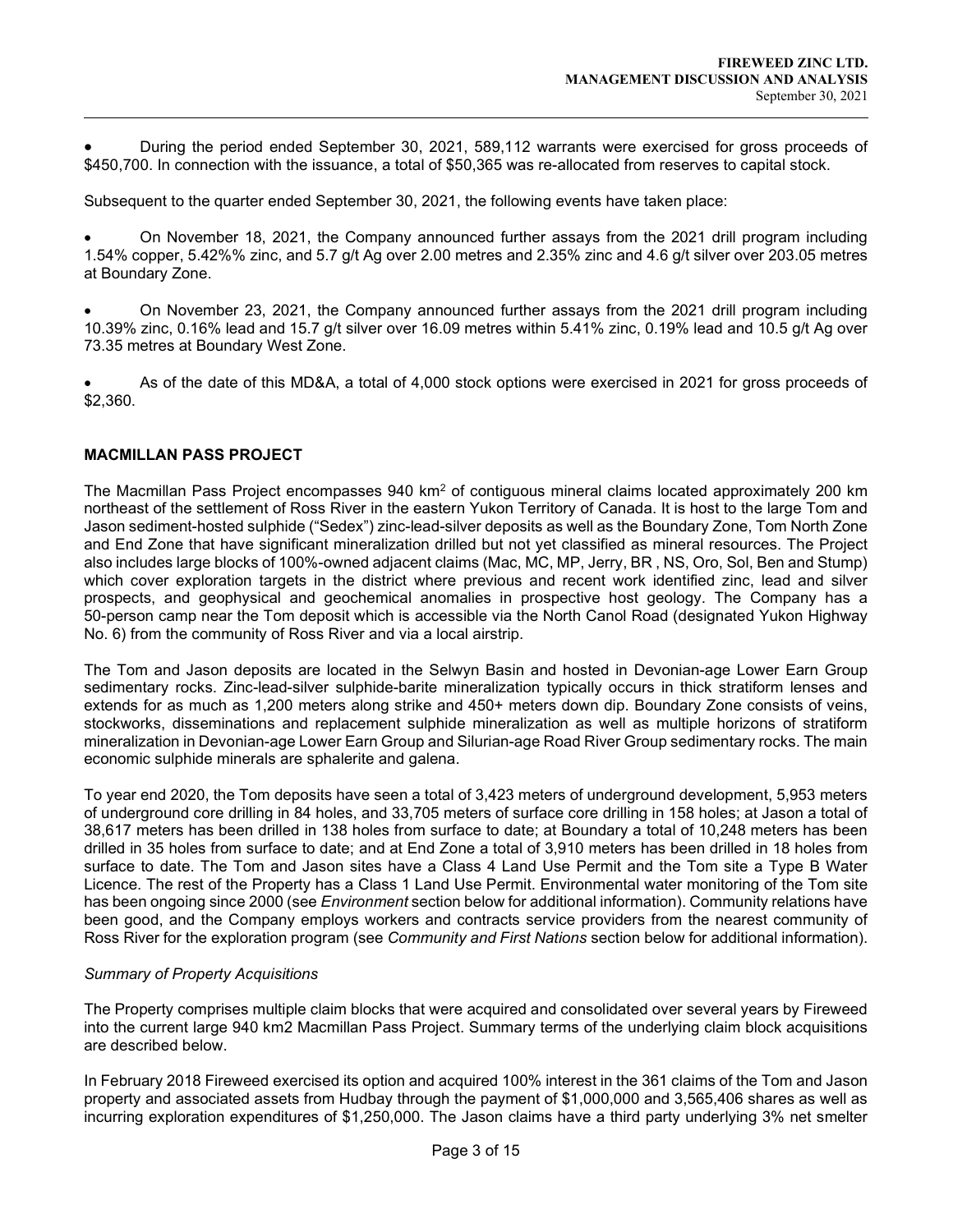return royalty ("NSR") which can be bought out at any time for \$5,250,000. There are no underlying royalties on the Tom claims.

In November 2018, Fireweed purchased 100% interest in the 372 claims of the Nidd property which includes the Boundary Zone and Boundary West Zone, from Teck through the payment of 1,500,000 shares. Teck retains a 1% NSR royalty and a right of first offer to purchase future production concentrates from the Nidd property.

In October 2020, Fireweed exercised its option and acquired 100% interest in the 820 claims of the Mac property from Maverix Metals Inc. ("Maverix") through staged payments totaling \$292,500 and 320,000 shares. Maverix retains production royalties of 0.25% NSR on base metals and other non-precious minerals, 1% NSR on silver and other precious metals excluding gold, and 3% NSR on gold produced from the Mac property.

In September 2020, Fireweed exercised its option and acquired 100% interest in the 333 MC, 74 MP and 217 Jerry claims from joint venture partners Epica Gold Inc. ("Epica") and Carlin Gold Corporation ("Carlin") through staged payments totaling \$275,000 and 750,000 shares. Epica and Carlin together retain production royalties of 0.5% NSR on base metals and silver, and 2% NSR on all other metals including gold produced from the MC, MP and Jerry claims, and are entitled to one additional payment of \$750,000 or equivalent in Fireweed shares at the Company's option, upon receiving a resource calculation of at least 2.0 million tonnes of indicated (or better) resource on any part of the MC, MP or Jerry claims. Fireweed maintains a right of first refusal on the sale of any NSR royalty from these claims by Epica and/or Carlin.

In September 2020, Fireweed exercised its option and acquired 100% interest in the 326 BR claims and 333 NS claims from Golden Ridge Resources Ltd. through staged payments totaling \$112,500 and 1,196,875 shares. Golden Ridge retains production royalties of 0.5% NSR on base metals and silver, and 2% NSR on all other metals including gold produced from the BR and NS claims, and is entitled to one additional payment of \$750,000 or equivalent in Fireweed shares at the Company's option, upon receiving a resource calculation of at least 2.0 million tonnes of indicated (or better) resource on any part of the BR or NS claims. Fireweed will have the right to purchase one-half of these NSR royalties for \$2,000,000 at any time prior to the commencement of commercial production. Fireweed maintains a right of first refusal on the sale of any NSR royalty from these claims by Golden Ridge. There is also a pre-exiting third party 3% NSR royalty on any future cobalt production from the BR and NS claims.

In January 2021 Fireweed purchased 100% interest in the 410 claims of the Sol property and several small nearby separate claim blocks (Ben, NC, Stump, Bach) from QuestEx Gold & Copper Ltd. through payment of \$100,000 and 350,000 shares. QuestEx retains production royalties of 0.5% NSR on all base metals and silver, and 2% NSR on all other metals including gold, which may be mined from these properties. There is an additional third-party royalty consisting of a 2% NSR on production from the Sol, Stump and Bach claims of which 1% may be extinguished for \$2,000,000.

### Terms of the Oro Property Option Agreement

 $\overline{a}$ 

On November 20, 2020, the Company signed an option agreement with private companies Cathro Resources Corp. and Cazador Resources Ltd. to acquire 100% interest in the 1,582 claim Oro property covering 318km<sup>2</sup> on the western extension of the Macmillan Pass District. Payment terms to exercise the option are as follows:

| Due Date                                                     | Cash             | <b>Common Shares</b> |
|--------------------------------------------------------------|------------------|----------------------|
| Within 5 days of TSX Venture Exchange approval of the option |                  |                      |
| agreement (January 18, 2021)                                 | \$250,000 (paid) | 500,000 (issued)     |
| On or before January 13, 2022                                | \$250,000        | 500,000              |
| <b>TOTAL</b>                                                 | \$500,000        | 1,000,000            |

The vendors retain a 0.5% NSR production royalty on all base metals and silver, and 2% NSR on all other metals including gold, which may be mined from the Oro property.

Titles to all these claims have been transferred and registered to the Company.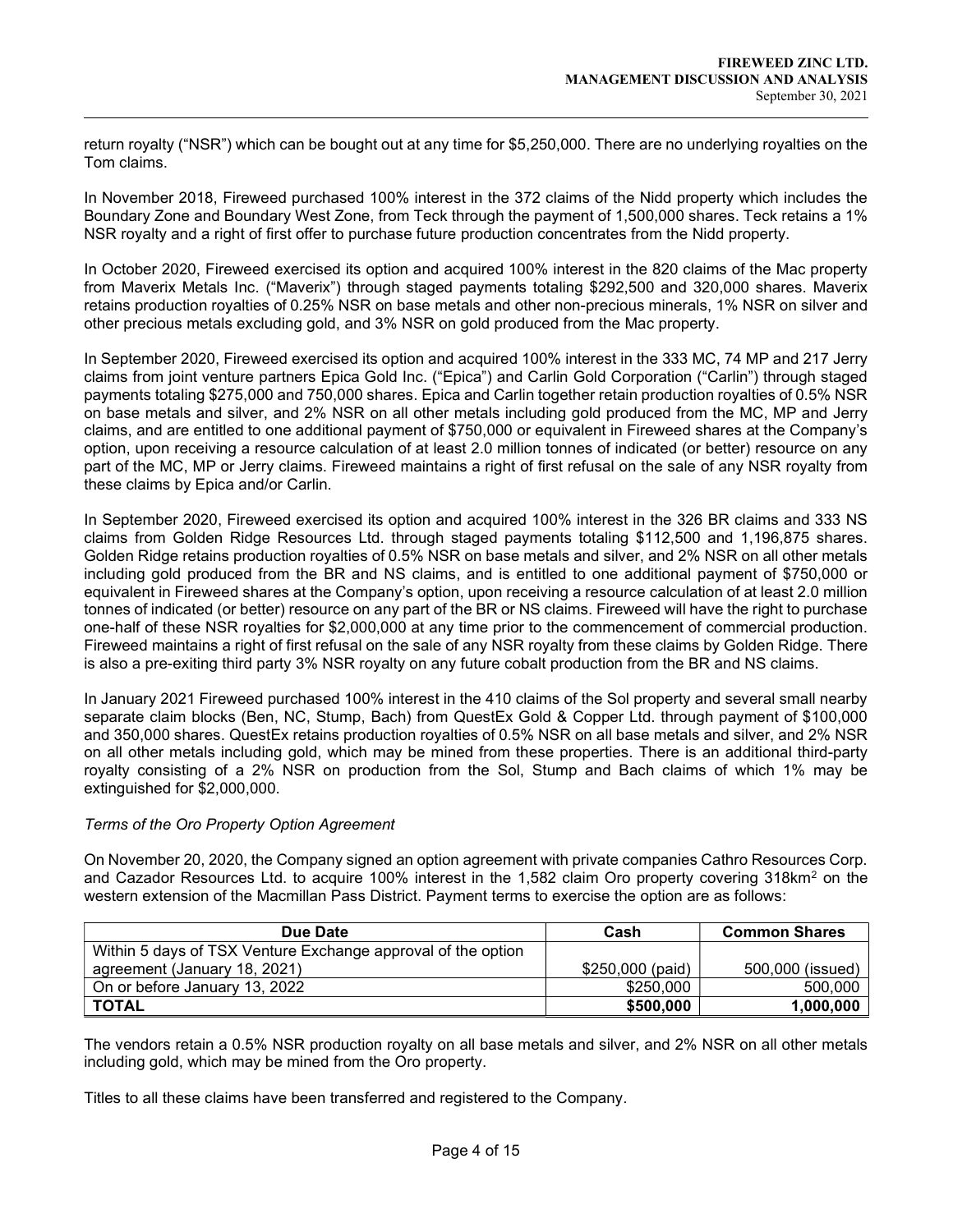# Mineral Resources and PEA

 $\overline{a}$ 

#### Tom-Jason Mineral Resource Report

Based on the 2017 drill results along with the historic core re-sampling results and compilation of historic data, the Company announced updated NI43-101 mineral resources for the Tom and Jason deposits on January 10, 2018 which were substantially larger than historically reported resources. The updated base case resources were as follows:

|           | Tonnes |        |      |        |        |                 |                 | <b>MOz</b> |
|-----------|--------|--------|------|--------|--------|-----------------|-----------------|------------|
| Category  | (Mt)   | ZnEa % | Zn % | $Pb\%$ | Ag g/t | <b>B</b> lbs Zn | <b>B</b> Ibs Pb | Αa         |
| Indicated | 11 21  | 9.61   | 6.59 | 2.48   | 21.33  | 1.63            | 0.61            | 7.69       |
| Inferred  | 39.47  | 10.00  | 5.84 | 3.14   | 38.15  | 5.08            | 2 72            | 48.41      |

# Table 1: Base Case Tom+Jason Mineral Resource Estimates (at NSR cutoff grade of \$65)

Details and supporting information are provided in the NI43-101 Technical Report posted on www.sedar.com and in the Company's news release, both dated January 10, 2018. Additional mineralization subsequently drilled at Boundary Zone, Boundary West Zone, Tom North Zone and End Zone as well as step out drill holes at Tom and Jason will be considered in a future updated mineral resource estimate for the Property.

#### Tom-Jason Preliminary Economic Assessment Report

On May 23, 2018, the Company announced the positive results of an independent NI43-101 Preliminary Economic Assessment ("PEA") for the Tom and Jason deposits prepared by JDS Energy and Mining, Inc. ("JDS") with work on tailings and water by Knight Piesold Consulting, both of Vancouver, Canada utilizing the 2018 mineral resources of Table 1.

Production and Economic Highlights:

- Long mine life and large-scale production:
- o 18-year mine life with 32.7Mt of mineralization mined at 4,900 tonne-per-day average processing rate.
- o 1.54Mt of Zinc, 0.88Mt of Lead, and 37Moz of Silver in concentrate shipped.
- o Average yearly contained-metal production of 85kt Zinc, 48kt Lead and 2Moz Silver.
- Robust economics using metals prices of \$1.21/lb Zn, \$0.98/lb Pb, and \$16.80/oz Ag:
- o Pre-Tax NPV at 8% of \$779,000,000 and IRR of 32%.
- o After-Tax NPV at 8% of \$448,000,000 and IRR of 24%.
- Manageable CAPEX and rapid payback:
- o Pre-production CAPEX of \$404,000,000. CAPEX includes a total of \$100,000,000 for upgrading to a production-suitable access road to the Project. On March 3, 2020 the Company announced that the Yukon Government and the Ross River Dena Council First Nation had reached an Agreement in Principle on \$71,000,000 in road upgrades which, in part, included upgrading of the Project access road.
- o Payback period of 4 years.
- o Starter-pits on Tom West and Jason Main zones reduce up-front capital.
- Significant Upside
- o Numerous opportunities for significant economic improvement.
- $\circ$  Known zones remain open for expansion, including into high-grade areas.
- o Highly prospective and large land package with untested exploration targets.
- o Not included in this PEA study are the Boundary Zone, Boundary West Zone, Tom North Zone and End Zone as well as new step out holes at Tom and Jason which have significant zinc-lead-silver mineralization drilled after the PEA study was completed, but not yet classified as mineral resources.

Details and supporting information are provided in the NI43-101 PEA Technical Report dated July 6, 2018 (effective date May 23, 2018) posted on www.sedar.com and in the Company's news release dated May 23, 2018.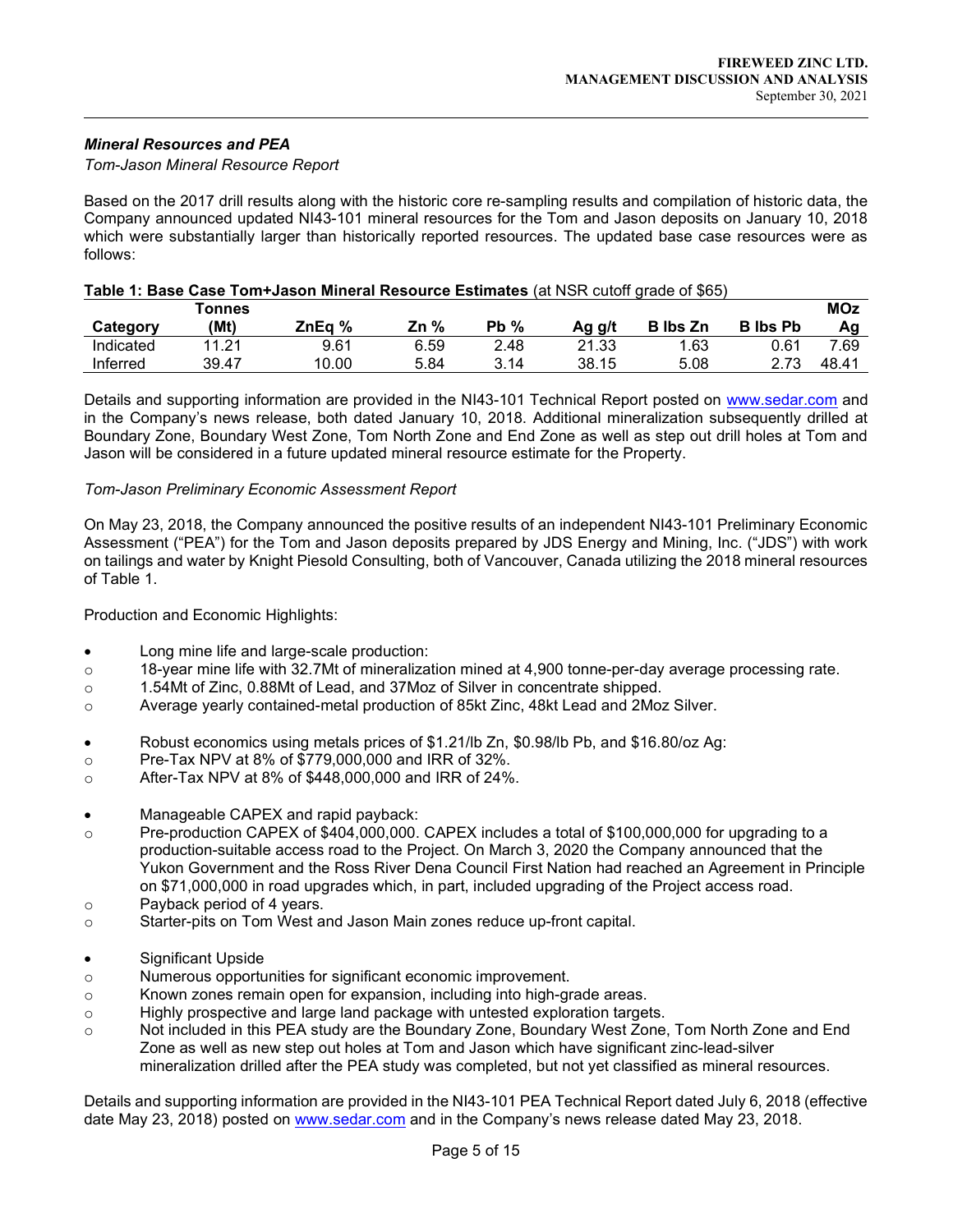# 2021 Exploration Program

 $\overline{a}$ 

The 2021 exploration program has now been finished. A total of 3,850 m of diamond drilling in 14 holes using two drill rigs was completed with wide intersections of zinc and lead mineralization at Boundary Zone, Boundary West Zone and Tom East Zone. Assays from some of these holes are reported above; others are pending. In addition, 91 line kilometers of ground gravity geophysical surveying and 1,305 kilometers of airborne VTEM-magnetics geophysical surveying was completed as well as geological mapping, prospecting and geochemical surveys. Results of these surveys will be used to guide future exploration work and target drilling on the Property. A muon downhole geophysics survey was attempted but crews were unable to deploy the muon detectors down the designated drill holes; another attempt at deployment is planned for 2022.

For more details on the Project and the Company, see Fireweed's NI43-101 technical reports and news releases posted on the Company's website at www.FireweedZinc.com or at www.sedar.com.

Leon McGarry, P.Geo., Senior Resource Geologist for CSA Global Canada Geosciences Ltd. at the time, is independent of Fireweed Zinc Ltd. and a 'Qualified Person' as defined under Canadian National Instrument 43-101. Mr. McGarry is responsible for the Mineral Resource Estimate and directly related information in this MD&A. Michael Makarenko, P.Eng., Project Manager for JDS Energy and Mining, Inc., is independent of Fireweed Zinc Ltd. and a 'Qualified Person' as defined under Canadian National Instrument 43-101. Mr. Makarenko is responsible for the PEA results and directly related information in this MD&A.

George Gorzynski, P.Eng., Executive Vice President and Director of Fireweed Zinc Ltd., and a Qualified Person under the meaning of Canadian National Instrument 43-101, approved the other technical information (information not directly related to the Mineral Resource Estimate or the PEA) in this MD&A.

# HEALTH AND SAFETY

In March 2020, the World Health Organization declared coronavirus COVID-19 a global pandemic. The health and safety of the Company's employees and local communities are, and will always be, a top priority and the Company will continue to take necessary steps and actions to ensure their well-being. The Company is closely monitoring COVID-19 developments, including the potential impact on the Company's operations. Due to the ongoing uncertainty resulting from COVID-19, the Company's operations and/or timelines could be impacted in a number of ways including, but not limited to: a reduction or shut down of activity at Macmillan Pass; disruptions to supply chains and services; worker absenteeism due to illness; and disruption to the progress of technical work, permit approvals, First Nations agreements, and financing. These possible impacts could result from government directives, the need to modify work practices to meet appropriate health and safety standards, and other COVID-19 related impacts on the operations, availability of labour or to the supply chain.

On site, the Company embeds core values of health and safety throughout its operations. Nothing is more important than the health and safety of our people, and operations during a COVID-19 pandemic require extra precautions, and health and safety measures. The Company developed a detailed COVID-19 Infection Prevention and Control Protocols manual for the Project which is rigorously followed by everyone working on the Project. It describes protocols for staying safe including physical distancing, frequent washing of hands, availability of hand sanitizers throughout the workplaces and masks when physical distancing is not possible. The manual also includes action plans should any person on site develop symptoms consistent with COVID-19. The Company reports that in 2021 there was one case of COVID-19 in camp; it was quickly detected after an infected worker arrived in camp and the worker was flown out for medical assessment and subsequently recovered after a period of isolation in a hotel. Further testing revealed no other cases in camp.

Our normal high health and safety protocols that have allowed the Company to maintain a safe workplace in years past, continue to apply. Every person arriving at our work site is first taken through a health and safety orientation before any other activity is begun. Every morning begins with a self monitoring COVID-19 Health Monitoring Decision Tree before leaving personal accommodations, followed by safety "toolbox" meetings and weekly safety meetings which are attended by everyone in camp to re-enforce a safety-first mindset. We emphasize that safety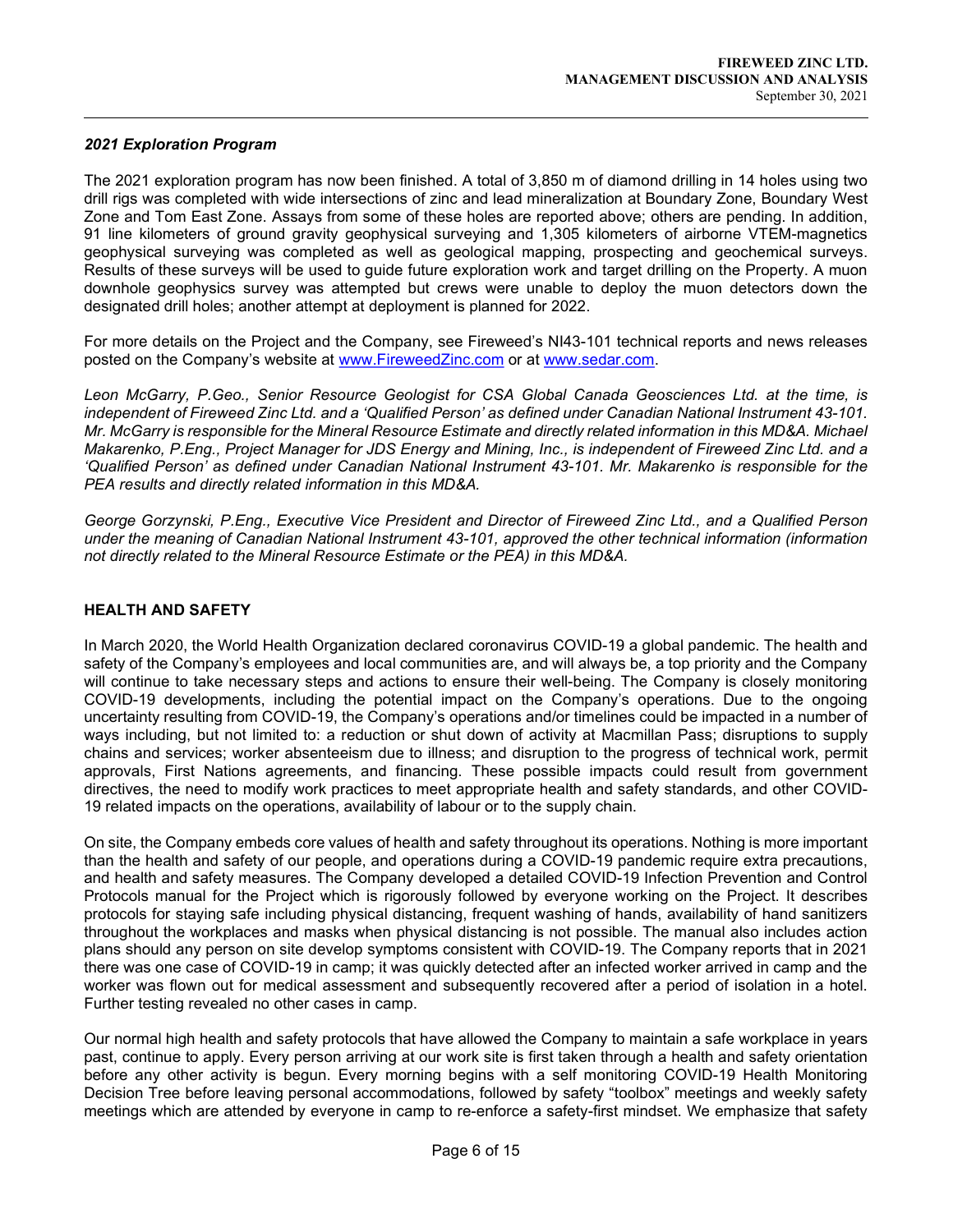is the responsibility of everyone on site. We have highly trained first aid personnel in camp with a dedicated and well equipped first aid facility, and protocols for timely medical evacuations by air to a hospital if required. The Company works to identify and mitigate potential health and safety risks at all work sites. Our excellent safety record over years of operations is the result of prioritizing and instilling a culture of safety first in every person at our work site and constantly seeking to improve our health and safety protocols and procedures. The Company reports that in 2021 there were two lost time accidents on the work site that required brief hospital treatment, the first such injuries in five years of operations.

## ENVIRONMENT

 $\overline{a}$ 

Fireweed is committed to carrying out its work programs to high standards of environmental stewardship. We aim to prevent or mitigate as much as reasonably possible, the impacts of our operations on the environment through effective and scientifically sound operating practices while at all times complying with applicable environmental legislation.

Environmental studies and monitoring by Hudbay toward eventual development of a mining operation began at the Tom site in 2000 and were expanded in 2008. These include 12 surface water monitoring stations in the local streams, three ground water monitoring wells and a weather station. The Tom and Jason sites have a Class 4 Land Use Permit, the Tom site a Type B Water Licence, and the rest of the Property has a Class 1 Land Use Permit. Most of the historic surface and other disturbances from previous work have been reclaimed.

# COMMUNITY AND FIRST NATIONS

The Company believes in engaging with local communities and First Nations toward building respectful relationships through dialogue and collaborative processes.

The Property lies within an area of unsettled territorial claim by the Kaska First Nations and within the Yukon First Nations Umbrella Agreement traditional territory of the First Nation of Na-Cho Nyak Dun. Treaty negotiations between the First Nations, and the federal and territorial governments are continuing but have not affected the Company's ability to carry out work on the Project.

The nearest community to the Project site is the Kaska First Nations community of Ross River (population 350) located 200 kilometers to the west. There are no permanent settlements at or near the project site but there are a small number of seasonal temporary use hunter and trapper cabins, none of which are in the immediate vicinity of the known zones of zinc-lead-silver mineralization. The Company practices preferential hiring of local First Nationsbased businesses and personnel whenever practical, for work on the Project. Brandon Macdonald, Fireweed's CEO, hails from Ross River where he grew up as a child and is known in the community. On March 3, 2020, the Company announced that the Yukon Government and the Ross River Dena Council (Kaska) First Nation had reached an Agreement in Principle on \$71,000,000 in road upgrades which, in part, included the Project access road.

### FINANCING AND CORPORATE DEVELOPMENT

### SELECTED ANNUAL INFORMATION

The following table summarizes selected financial data for the three recent fiscal years, ended December 31, 2020, 2019 and 2018, and should be read in conjunction with such financial statements, prepared in accordance with International Financial Reporting Standards ("IFRS") and the related notes thereon: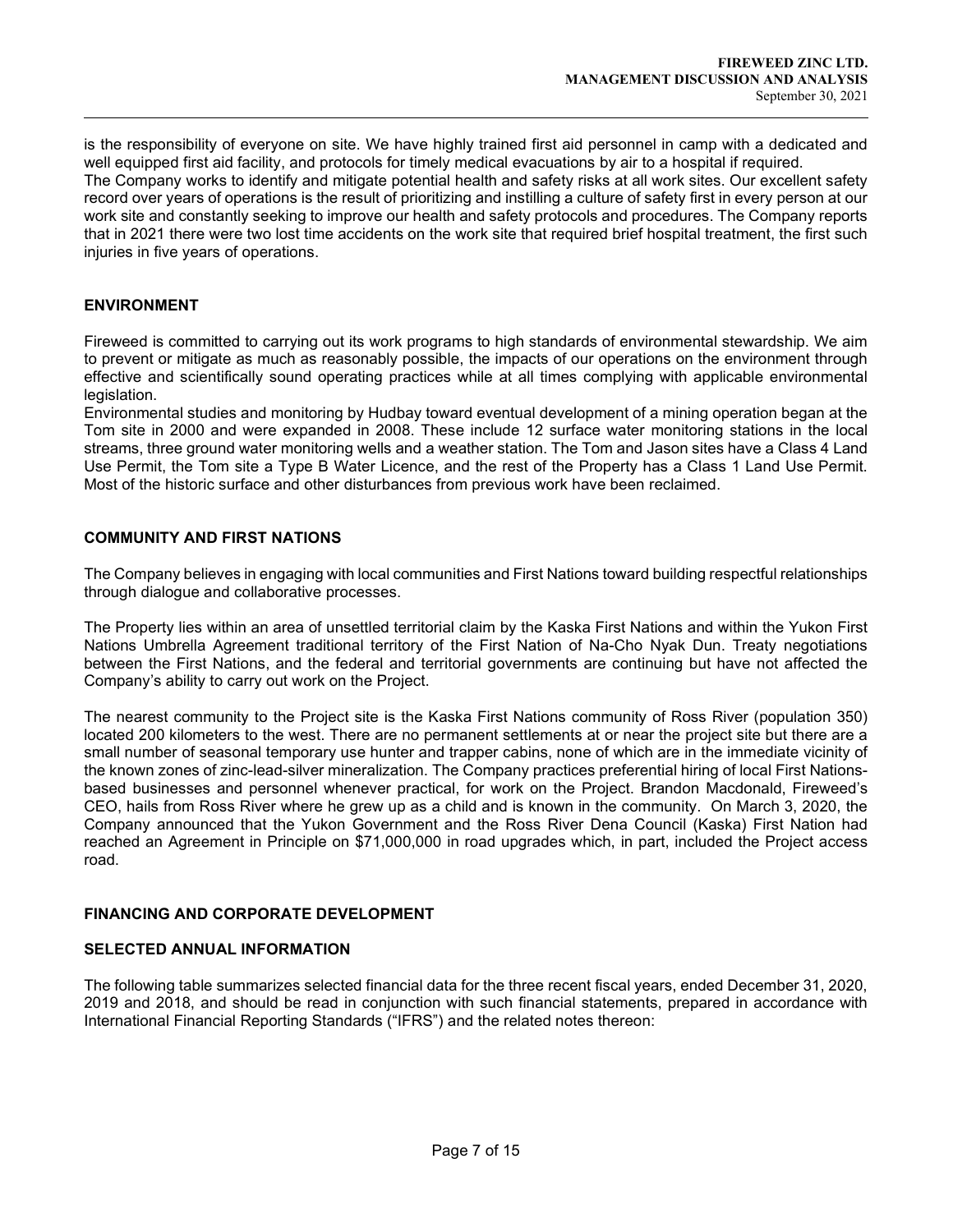|                                          | <b>Fiscal Year</b>     | <b>Fiscal Year</b> | <b>Fiscal Year</b> |
|------------------------------------------|------------------------|--------------------|--------------------|
| <b>Item</b>                              | <b>Ended</b>           | <b>Ended</b>       | <b>Ended</b>       |
|                                          | December 31,           | December 31,       | December 31,       |
|                                          | 2020                   | 2019*              | 2018*              |
| Revenues                                 | nil<br>\$              | \$<br>nil          | \$<br>nil          |
| <b>Expenses</b>                          | 6,414,637              | 5,930,691          | 11,425,709         |
| Net Loss                                 | 5,640,598              | 5,263,403          | 12,701,964         |
| Net Loss per Share                       | (0.12)                 | (0.15)             | (0.44)             |
| <b>Current Assets</b>                    | 2,607,837              | 965,106            | 1,787.669          |
| <b>Exploration and Evaluation Assets</b> | 11,458,395             | 8,942,213          | 8,483,325          |
| <b>Total Assets</b>                      | 14,219,765             | 9,968,957          | 10,338,483         |
| <b>Current Liabilities</b>               | 229,863                | 288,800            | 327,380            |
| <b>Working Capital</b>                   | 2,377,974              | 676,306            | 1,460,289          |
| Shareholders' Equity                     | \$<br>$13,713,330$ \\$ | $9,419,134$ \\$    | 9,754,670          |
| Number of Shares Outstanding             | 56,057,112             | 37,797,129         | 31,696,776         |

\*The Company changed its accounting policy with regard to exploration and evaluation expenditures. Please refer to Note 4 of the audited financial statements for the year ended December 31, 2020 for more details.

# RESULTS OF OPERATIONS

 $\overline{a}$ 

As at September 30, 2021, total assets were \$16,938,476 (December 31, 2020 - \$14,219,765), and exploration and evaluation assets totalled \$11,960,326 (December 31, 2020 - \$11,458,395). The details of the cost breakdown are contained in the schedule of Exploration and Evaluation Assets in the notes to the financial statements for the period ended September 30, 2021 (Note 5).

#### For the three months ended September 30, 2021 and 2020

The Company had a net loss of \$4,052,547 (\$0.06 per share) for the three months ended September 30, 2021 ("Q3-2021") as compared to a net loss of \$2,456,095 (\$0.05 per share) for the three months ended September 30, 2020 ("Q3-2020").

Exploration and evaluation expenditures were the main contributor to the net loss in Q3-2021 with a significant increase of \$1,715,077 from Q3-2020 due to more exploration activities including higher assay, camp, drilling, geological consulting, permitting, and travel & support costs related to the Project in comparison to Q3-2020 when the exploration program was smaller and had a late start.

Consulting and management fees increased by \$99,931 due to more consulting work performed in comparison to Q3-2020 when the consultants and management team was smaller.

Investor relations and corporate development expenses decreased by \$50,812 as the Company had less marketing and other promotional activities during the quarter.

Shared-based compensation increased by \$68,668 as there were more stock options granted and vested in 2021.

#### For the nine months ended September 30, 2021 and 2020

The Company had a net loss of \$7,442,088 (\$0.12 per share) for the nine months ended September 30, 2021 as compared to a net loss of \$3,596,190 (\$0.08 per share) for the nine months ended September 30, 2020.

Exploration and evaluation expenditures increased by \$3,806,892 due to more exploration activities including higher assay, camp, drilling, geological consulting, permitting, and travel & support costs related to the Project in comparison to 2020 when the exploration program was smaller and had a late start.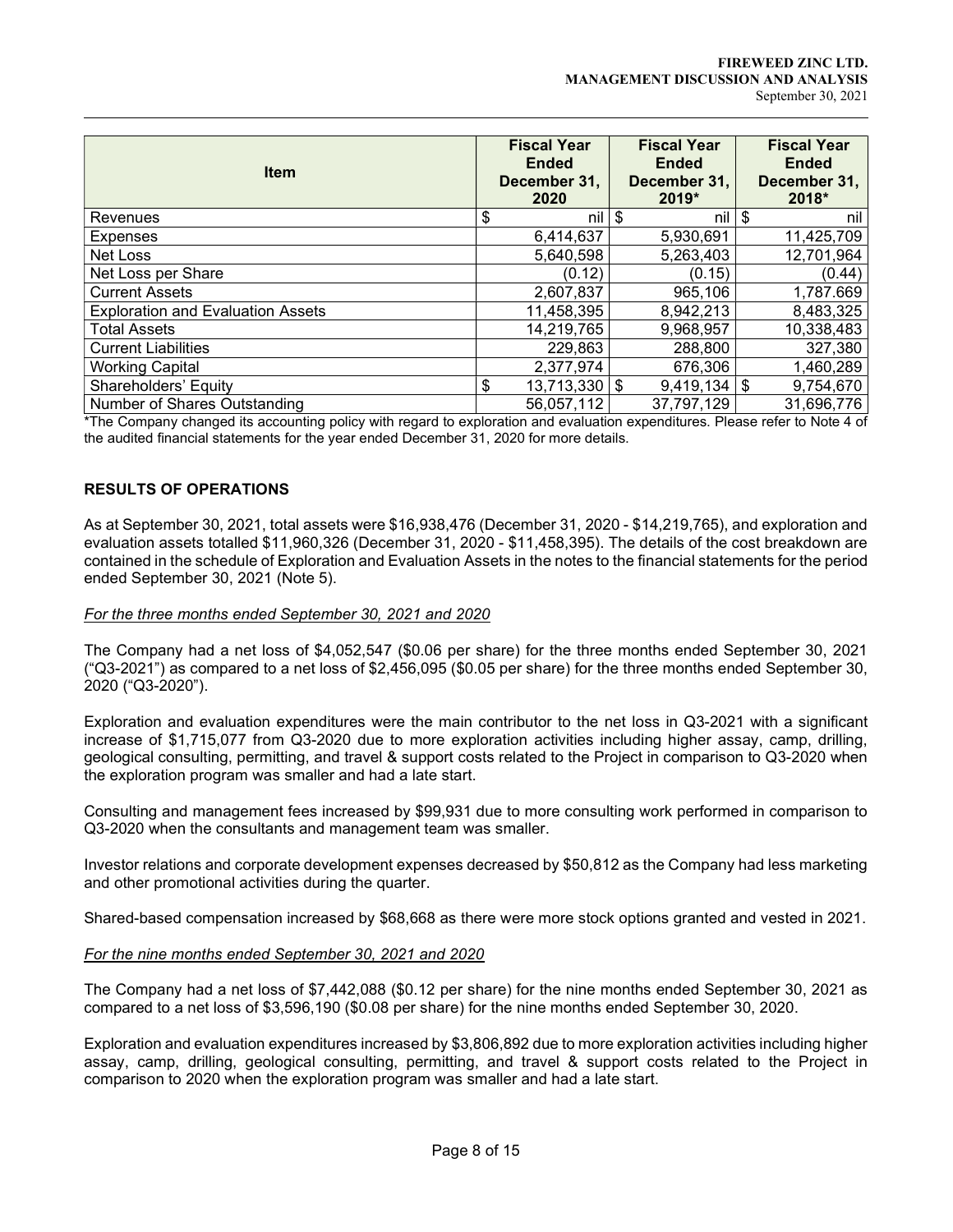Consulting and management fees increased by \$184,523 due to more consulting work performed in comparison to 2020 when the consultants and management team was smaller.

Professional fees increased by \$75,271 due to higher legal fees associated with financing charges and due diligence.

|                         | Net Income  | <b>Basic and</b><br>diluted earnings | Total         | Shareholders'<br>Equity | Capital      |                |
|-------------------------|-------------|--------------------------------------|---------------|-------------------------|--------------|----------------|
| <b>Reporting Period</b> | (loss)      | (loss) per share                     | <b>Assets</b> | (Deficiency)            | <b>Stock</b> | <b>Deficit</b> |
| September 30, 2021      | (4,052,547) | (0.06)                               | 16,938,476    | 15,984,921              | 45,971,361   | 32,209,700     |
| June 30, 2021           | (2,312,251) | (0.04)                               | 18,349,088    | 16.799.788              | 42,128,558   | 28,176,218     |
| March 31, 2021          | (1,077,290) | (0.02)                               | 13,923,596    | 13.415.023              | 37.212.507   | 25,844,902     |
| December 31, 2020       | (2,044,408) | (0.04)                               | 14,219,765    | 13,713,330              | 36,486,333   | 24,767,612     |
| September 30, 2020      | (2,456,095) | (0.05)                               | 17,371,206    | 15.246.620              | 36,062,909   | 22,723,204     |
| June 30, 2020           | (555,128)   | (0.01)                               | 10,150,240    | 9.656.674               | 28, 163, 172 | 20,267,109     |
| March 31, 2020          | (584.967)   | (0.02)                               | 9,487,544     | 8,881,662               | 26,879,253   | 19,711,981     |
| December 31, 2019       | (695,872)   | (0.02)                               | 9,968,957     | 9,419,134               | 26,879,253   | 19.127.014     |

# SUMMARY OF QUARTERLY RESULTS

# LIQUIDITY AND CAPITAL RESOURCES

The Company manages its capital to maintain its ability to continue as a going concern and to provide returns to shareholders and benefits to other stakeholders. The capital structure of the Company consists of cash and cash equivalents and equity comprised of issued share capital and deficit.

Fireweed manages and adjusts its capital structure in light of economic conditions and financial needs. The Company, upon approval from its Board of Directors, will balance its overall capital structure through new share issuances or by undertaking other activities as deemed appropriate under the specific circumstances.

### WORKING CAPITAL

As at September 30, 2021, the Company had positive working capital of \$4,257,853 (December 31, 2020 - \$2,377,974). Working capital included Prepaid Expenses of \$154,853 (December 31, 2020 - \$110,140), comprised mainly of advances for advertising and promotion, software licenses, exploration work and insurance.

### **CASH**

 $\overline{a}$ 

On September 30, 2021, the Company had cash of \$4,444,730 (December 31, 2020 - \$2,264,206). Management of cash balances is conducted in-house based on internal investment guidelines. Cash is deposited with a major Canadian financial institution. Cash required for operations is held in a chequing account. Excess funds may be invested in conservative money market instruments that bear interest and carry a low degree of risk. Some examples of instruments in which we may invest its cash are treasury bills, money market funds, bank guaranteed investment certificates and bankers' acceptance notes. The objective of these investments is to preserve funds for the use in and advancement of the Company's business.

# CASH USED IN OPERATING ACTIVITIES

Net cash used in operating activities during the period ended September 30, 2021 was \$7,529,978 (2020 – \$3,969,529). Cash was mostly spent on exploration work, consulting fees, investor relations expenses, and general and administrative costs.

# CASH USED IN INVESTING ACTIVITIES

Total cash used in investing activities during the period ended September 30, 2021 was \$1,931 (2020 – generated \$927,424), which was related to claims transfer and renewal payments, and other associated costs.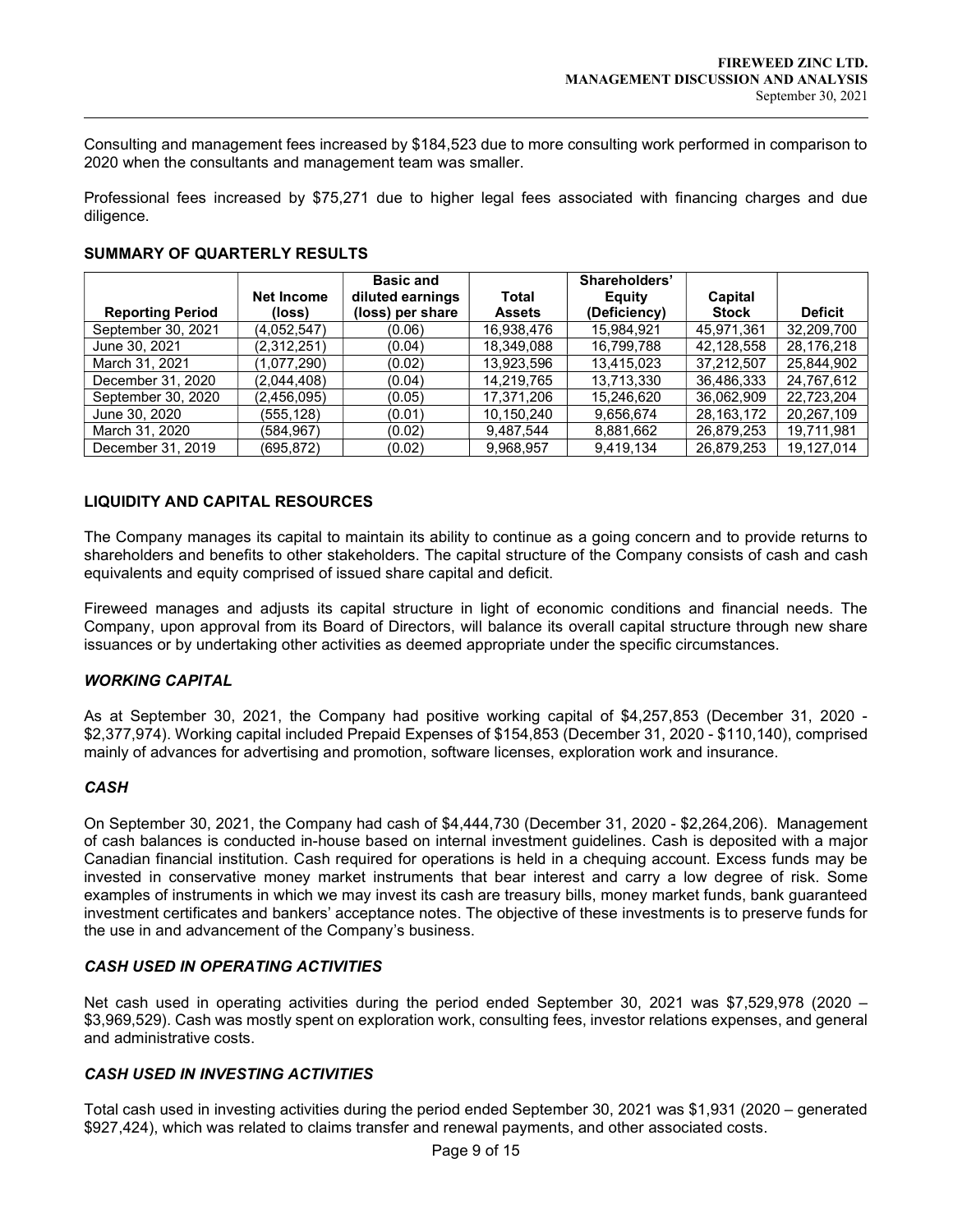# CASH GENERATED BY FINANCING ACTIVITIES

Total net cash generated by financing activities during the period ended September 30, 2021 was \$9,712,433 (2020 – \$8,313,280), which consisted of funds obtained through the issuance of 11,842,920 shares through private placement and upon the exercise of warrants.

# REQUIREMENT OF ADDITIONAL EQUITY FINANCING

The Company has relied primarily on equity financings for all funds raised to date for its operations and will need more funds to explore and develop the Project in the future. Until it starts generating profitable operations from exploration, development and sale of minerals, the Company intends to continue relying upon the issuance of securities or alternate funding to finance its operations and acquisitions.

The Company is not subject to externally imposed capital requirements as at September 30, 2021.

### OUTSTANDING SHARE DATA

 $\overline{a}$ 

The Company's authorized share capital consists of an unlimited number of common shares without par value.

As at September 30, 2021, there were 68,420,032 shares issued and outstanding (55,586,173 at September 30, 2020), which were issued for an aggregate consideration of \$45,971,361.

|                                      | Number of                      |                       |                    |
|--------------------------------------|--------------------------------|-----------------------|--------------------|
|                                      | <b>Shares/Options/Warrants</b> | <b>Exercise Price</b> | <b>Expiry Date</b> |
| <b>Issued and Outstanding Shares</b> | 68,424,032                     |                       |                    |
| <b>Share Purchase Warrants</b>       | 3,622,003                      | \$0.60                | April 14, 2024     |
| <b>Share Purchase Warrants</b>       | 2,156,087                      | \$0.80                | August 06, 2022    |
| Share Purchase Warrants              | 1,638,647                      | \$0.95                | September 04, 2022 |
| <b>Finders' Warrants</b>             | 28,302                         | \$0.80                | August 06, 2022    |
| Finders' Warrants                    | 6,000                          | \$0.90                | July 06, 2023      |
| <b>Finders' Warrants</b>             | 44,669                         | \$0.90                | July 06, 2023      |
| <b>Finders' Warrants</b>             | 6,000                          | \$0.90                | July 06, 2023      |
| <b>Stock Options</b>                 | 1,180,000                      | \$0.50                | April 26, 2022     |
| <b>Stock Options</b>                 | 30,000                         | \$0.70                | October 27, 2022   |
| <b>Stock Options</b>                 | 120,000                        | \$0.83                | December 06, 2022  |
| Stock Options                        | 810,000                        | \$1.45                | March 14, 2023     |
| <b>Stock Options</b>                 | 250,000                        | \$0.65                | July 11, 2024      |
| <b>Stock Options</b>                 | 816,000                        | \$0.59                | June 10, 2025      |
| <b>Stock Options</b>                 | 160,000                        | \$0.71                | August 25, 2025    |
| <b>Stock Options</b>                 | 120,000                        | \$0.99                | September 18, 2025 |
| <b>Stock Options</b>                 | 1,345,000                      | \$0.80                | July 7, 2026       |
| Fully Diluted at November 23, 2021   | 80,756,740                     |                       |                    |

As of the date of this MD&A, the following shares, warrants and options were outstanding:

### CRITICAL ACCOUNTING ESTIMATES

Our significant accounting policies are presented in Note 3 of the audited financial statements for the year ended December 31, 2020. Note 3 provides that the preparation of the Company's financial statements in conformity with IFRS requires management to make judgments, estimates and assumptions that affect the reported amounts of assets, liabilities and contingent liabilities at the date of the financial statements and reported amounts of expenses during the reporting period. Actual outcomes could differ from these estimates. These financial statements include estimates that, by their nature, are uncertain. The impacts of such estimates are pervasive throughout the financial statements and may require accounting adjustments based on future occurrences. Revisions to accounting estimates are recognized in the period in which the estimate is revised and future periods if the revision affects both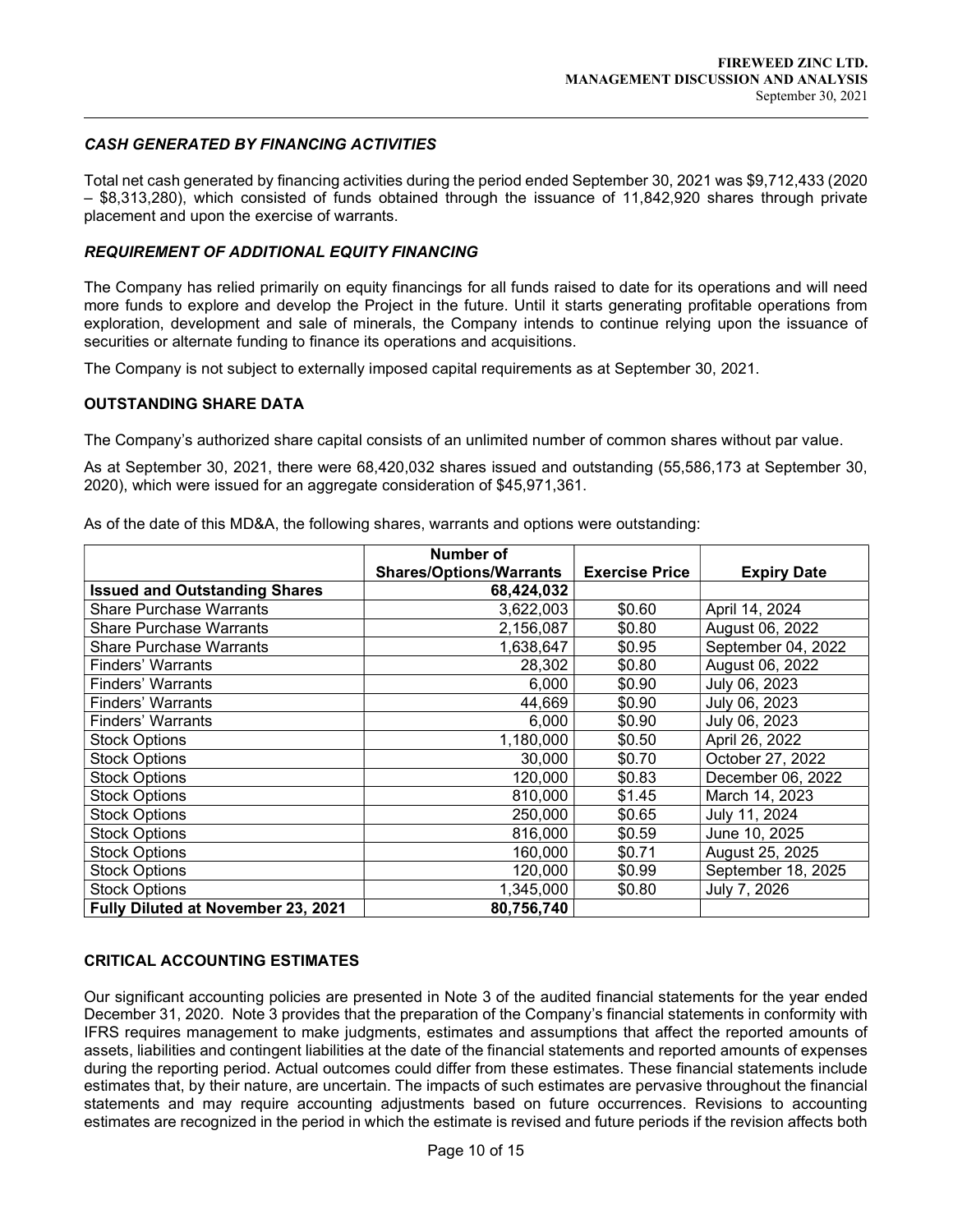current and future periods. These estimates are based on historical experience, current and future economic conditions and other factors, including expectations of future events that are believed to be reasonable under the circumstances.

Information about significant areas of estimation uncertainty in applying accounting policies that have the most significant effect on the amounts recognized in the financial statements are noted below.

### KEY SOURCES OF ESTIMATION UNCERTAINTY

#### Carrying value and recoverability of exploration and evaluation assets

The carrying amount of the Company's exploration and evaluation assets do not necessarily represent present or future values, and the Company's exploration and evaluation assets have been accounted for under the assumption that the carrying amount will be recoverable. Recoverability is dependent on various factors, including the discovery of economically recoverable reserves, the ability of the Company to obtain the necessary financing to complete the development and upon future profitable production or proceeds from the disposition of the mineral properties themselves.

Additionally, there are numerous geological, economic, environmental, regulatory and other factors and uncertainties that could impact management's assessment as to the overall viability of its properties or to the ability to generate future cash flows necessary to cover or exceed the carrying value of the Company's exploration and evaluation assets.

#### Share-based payments

 $\overline{a}$ 

The Company measures share-based payments expense by reference to the fair value of the stock options at the date at which they are granted. Estimating fair value for granted stock options requires determining the most appropriate valuation model which is dependent on the terms and conditions of the grant. This estimate also requires determining the most appropriate inputs to the valuation model including the expected life of the option, volatility, dividend yield, and rate of forfeitures.

#### Environmental rehabilitation obligation

The Company recognizes statutory, contractual or other legal obligations related to the retirement of its exploration and evaluation assets and its tangible long-lived assets when such obligations are incurred, if a reasonable estimate of fair value can be made. These obligations are measured initially at the net present value of estimated future cash flows and the resulting costs are expensed to the statement of loss and comprehensive loss.

In subsequent periods, the liability is adjusted for any changes in the amount or timing and for the discounting of the underlying future cash flows. The capitalized asset retirement cost is amortized to operations over the life of the asset.

#### Capital stock

Common shares are classified as shareholders' equity. Incremental costs directly attributable to the issue of common shares and stock options are recognized as a deduction from equity. Common shares issued for consideration other than cash, are valued based on their market value at the date the shares are issued.

The Company has adopted a residual value method with respect to the measurement of shares and warrants issued as private placement units. The residual value method first allocates value to the more easily measurable component based on fair value and then the residual value, if any, to the less easily measurable component. The Company considers the fair value of common shares issued in the private placements to be the more easily measurable component and the common shares are valued at their fair value, as determined by the closing market price on the announcement date. The balance, if any, is allocated to the attached warrants. Any fair value attributed to the warrants is recorded as reserves.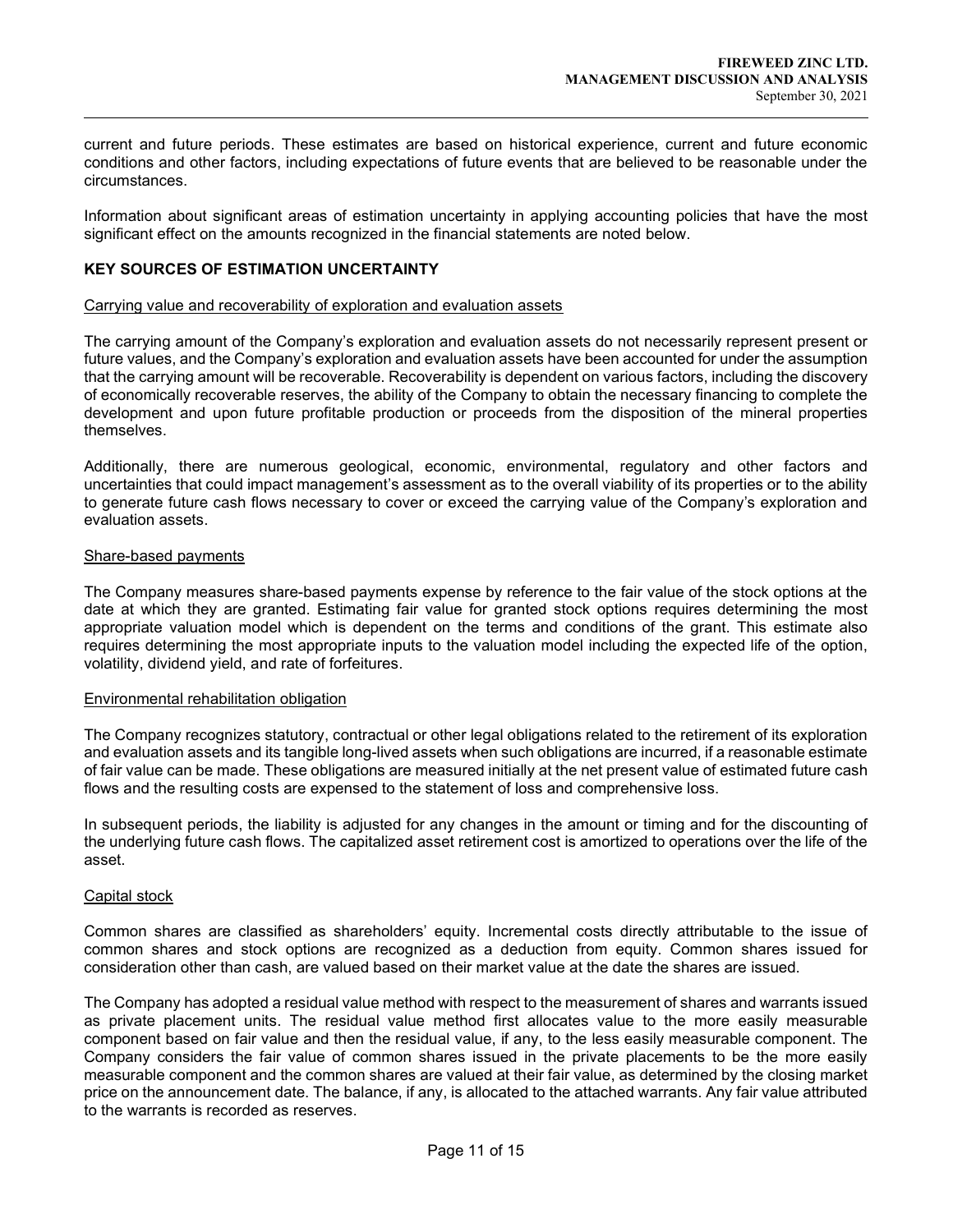#### FINANCIAL INSTRUMENTS

 $\overline{a}$ 

The Company classifies its financial assets into one of the categories described below, depending on the purpose for which the asset was acquired. Management determines the classification of its financial assets at initial recognition.

Equity instruments that are held for trading (including all equity derivative instruments) are classified as FVTPL, for other equity instruments, on the day of acquisition the Company can make an irrevocable election (on an instrumentby-instrument basis) to designate them as fair value through other comprehensive income ("FVTOCI").

Fair value through profit or loss ("FVTPL") – Financial assets carried at FVTPL are initially recorded at fair value and transaction costs are expensed in the income statement. Realized and unrealized gains and losses arising from changes in the fair value of the financial asset held at FVTPL are included in the income statement in the period in which they arise. Derivatives are also categorized as FVTPL unless they are designated as hedges. Fair value through other comprehensive income - Investments in equity instruments at FVTOCI are initially recognized at fair value plus transaction costs. Subsequently, they are measured at fair value, with gains and losses arising from changes in fair value recognized in other comprehensive income. There is no subsequent reclassification of fair value gains and losses to profit or loss following the derecognition of the investment.

Financial assets at amortized cost - A financial asset is measured at amortized cost if the objective of the business model is to hold the financial asset for the collection of contractual cash flows, and the asset's contractual cash flows are comprised solely of payments of principal and interest. They are classified as current assets or non-current assets based on their maturity date and are initially recognized at fair value and subsequently carried at amortized cost less any impairment.

The following table shows the classification of the Company's financial assets under IFRS 9:

| Financial instrument                     | <b>IFRS 9 Classification</b>                   |
|------------------------------------------|------------------------------------------------|
| Cash                                     | Fair value through profit or loss              |
| <b>Receivables</b>                       | Financial asset measured at amortized cost     |
| <b>Reclamation bond</b>                  | Financial asset measured at amortized cost     |
| Loan payable                             | Financial liability measured at amortized cost |
| Accounts payable and accrued liabilities | Financial liability measured at amortized cost |

Financial liabilities are recognized initially at fair value and are subsequently stated at amortized cost. Transaction costs on financial assets and liabilities other than those classified at fair value through profit or loss are treated as part of the carrying value of the asset or liability. Transaction costs for assets and liabilities at fair value through profit or loss are expensed as incurred.

Financial instruments measured at fair value are classified into one of three levels in the fair value hierarchy according to the relative reliability of the inputs used to estimate the fair values. The three levels of the fair value hierarchy are:

Level 1 – Unadjusted quoted prices in active markets for identical assets or liabilities.

Level 2 – Inputs other than quoted prices that are observable for the asset or liability either directly or indirectly; and

Level 3 – Inputs that are not based on observable market data.

The fair value of the Company's receivables, reclamation bond and accounts payable and accrued liabilities approximate carrying value, which is the amount recorded on the statements of financial position. The fair value of the Company's other financial instruments, cash, under the fair value hierarchy are based on level 1 quoted prices in active markets for identical assets and liabilities.

The Company's risk exposures and the impact on the Company's financial instruments are summarized below: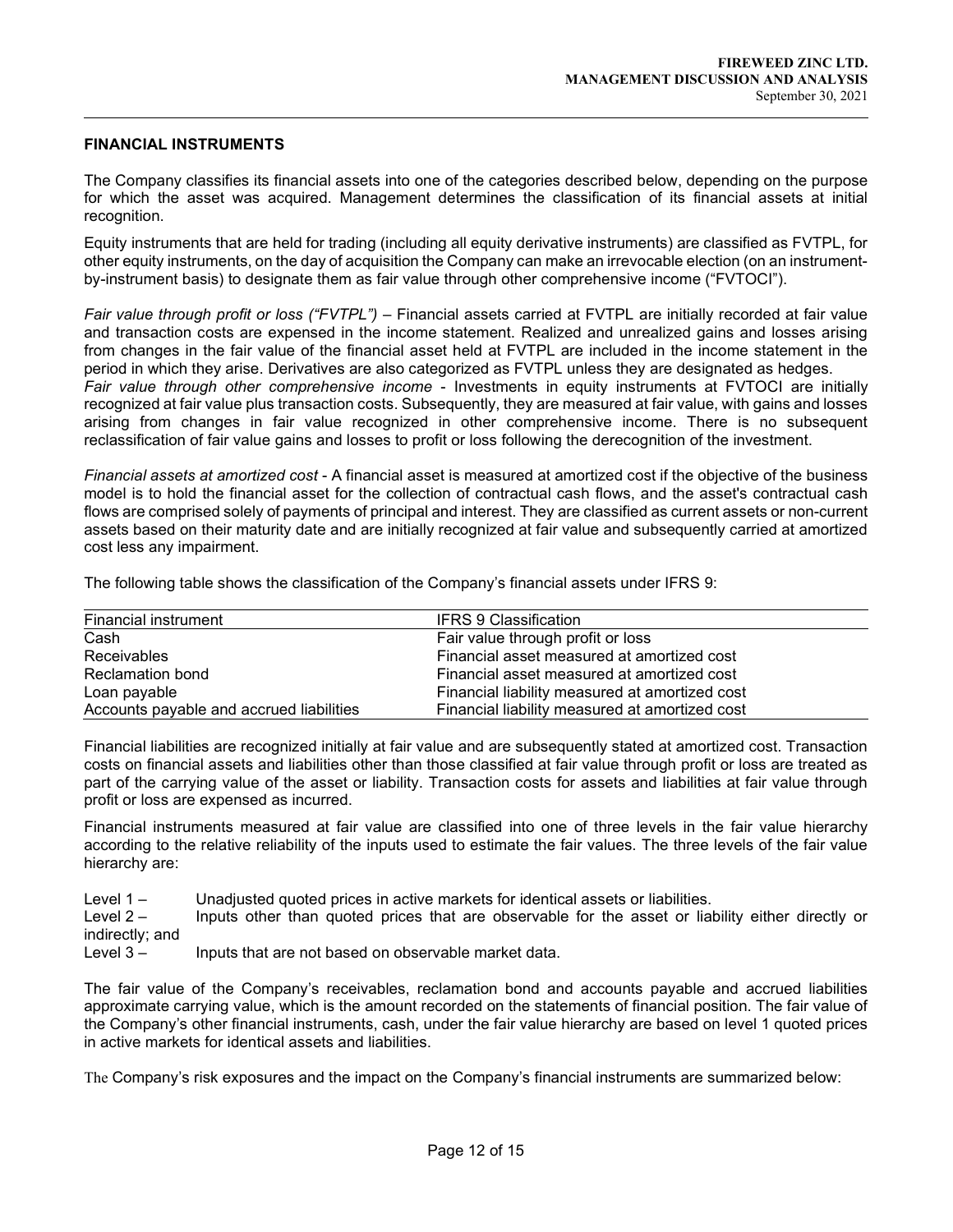### Credit risk

 $\overline{a}$ 

Credit risk is the risk of loss associated with a counterparty's inability to fulfil its payment obligations. Receivables of \$247,678 mainly consist of Goods and Services Tax ("GST") recoverable from the Federal Government of Canada. The Company believes its exposure to credit risk is equal to the carrying value of this balance. The Company has exposure to credit risk with respect to its cash as it places most of its cash in one financial institution in Canada. The Company believes its exposure is limited as it banks with a large Canadian institution.

### Liquidity risk

The Company's approach to managing liquidity risk is to ensure that it will have sufficient liquidity to meet liabilities when due. As at September 30, 2021, the Company had a cash balance of \$4,444,730 to settle current liabilities of \$589,408. The Company believes it has sufficient funds to meet its current liabilities as they become due.

The Company is dependent on obtaining regular financings in order to continue as a going concern. Despite previous success in acquiring these financings, there is no guarantee of obtaining future financings.

#### Interest rate risk

The interest rate risk is the risk that the fair value or future cash flows of a financial instrument will fluctuate because of changes in market interest rates. As at September 30, 2021, the Company is not exposed to significant interest rate risk.

#### Price risk

The Company is exposed to price risk with respect to commodity and equity prices. Equity price risk is defined as the potential adverse impact on the Company's earnings due to movements in individual equity prices or general movements in the level of the stock market. Commodity price risk is defined as the potential adverse impact on profit or loss and economic value due to commodity price movements and volatilities. The Company closely monitors commodity prices of resources, individual equity movements, and the stock market to determine the appropriate course of action to be taken by the Company.

### Foreign currency risk

The Company operates predominately in Canada and is not exposed to any significant foreign currency risk.

# RELATED PARTIES TRANSACTIONS

Related party transactions mainly include management and consulting fees, share-based compensation, and director and committee fees. The related parties are represented by the key management personnel, which include those persons having authority and responsibility for planning, directing and controlling the activities of the Company as a whole. The Company has determined that the key management personnel consist of executive and nonexecutive members of the Company's Board of Directors and corporate officers. Related parties also include companies, controlled by officers and/or directors.

| <b>Related Party</b>  | <b>Nature of Relationship</b> |
|-----------------------|-------------------------------|
| FT Management Ltd.    | Company, controlled by CFO    |
| EdYu Management Corp. | Company, controlled by CFO    |

The renumeration to directors and key management personnel during the nine months ended September 30, 2021 and 2020 was as follows: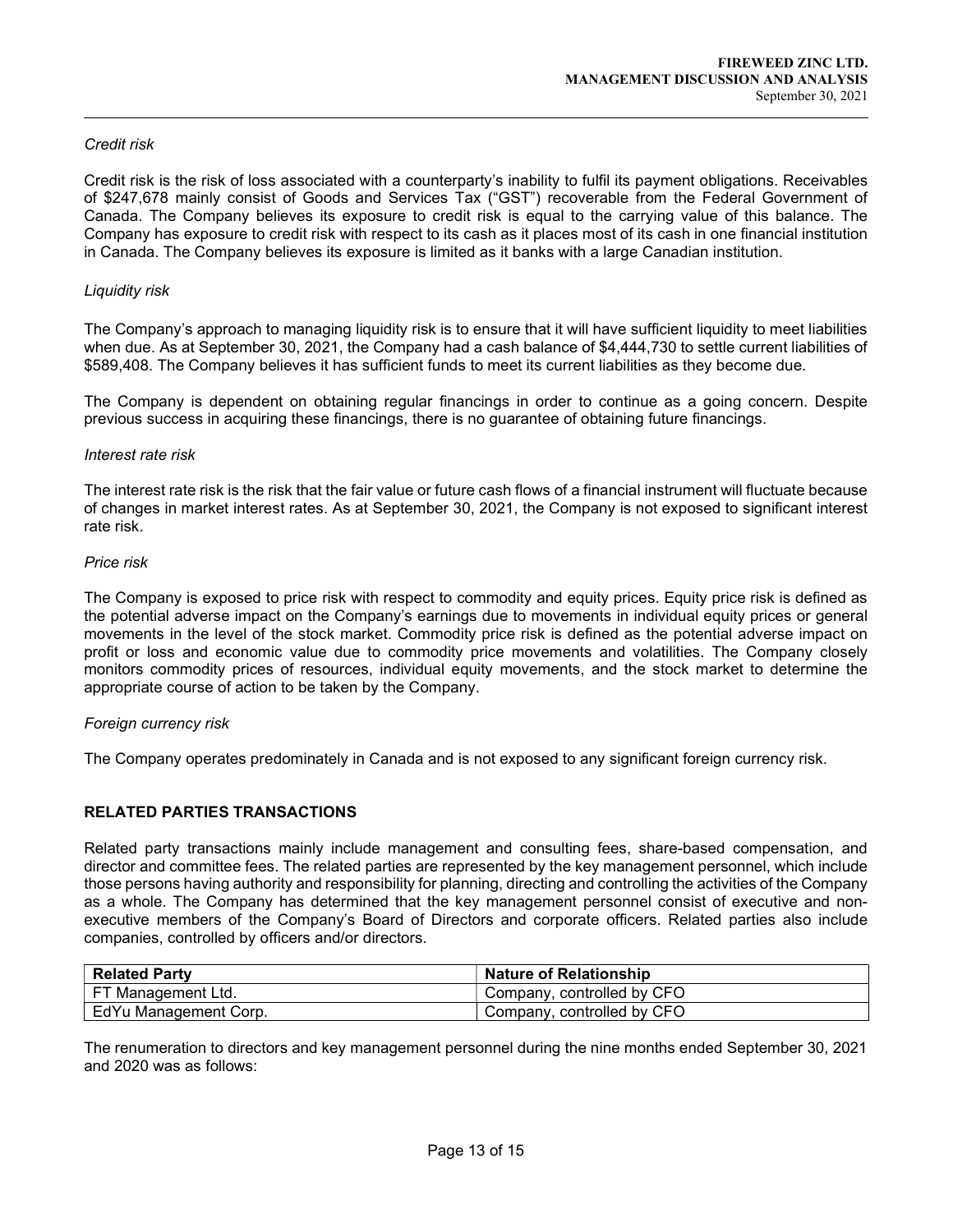| Payee                                   | Nature of the transaction                                                                                     | Nine months ended<br><b>September 30, 2021</b> | Nine months ended<br><b>September 30, 2020</b> |                             |  |
|-----------------------------------------|---------------------------------------------------------------------------------------------------------------|------------------------------------------------|------------------------------------------------|-----------------------------|--|
| <b>Chief Executive Officer</b><br>(CEO) | Management and consulting fees<br>Share-based compensation                                                    | \$<br>171.750<br>29,233                        | - \$                                           | 146,250<br>17,330           |  |
| CFO/ Companies,<br>controlled by CFO    | Management and consulting fees<br>Share-based compensation                                                    | 9,375<br>3,781                                 |                                                | 9,000<br>600                |  |
| <b>Directors</b>                        | Director and committee fees<br>Investor relations and corporate development<br>Management and consulting fees | 92,250<br>2.483<br>117,753                     |                                                | 95,601<br>4,017<br>94,604   |  |
|                                         | Management and consulting fees related to<br>exploration and evaluation*<br>Share-based compensation          | 8,581<br>104,620<br>539,826                    |                                                | 16,947<br>62,923<br>447.272 |  |

\* Management and consulting fees related to exploration and evaluation were previously capitalized but due to the accounting policy change (Note 4 in the financial statements for the period ended September 30, 2021) are expensed as incurred.

The following amounts were owed to directors and key management personnel. These payables are unsecured, non-interest bearing and are expected to be repaid under normal trade terms.

|                  |                                        | September 30,<br>2021 | December 31,<br>2020 |
|------------------|----------------------------------------|-----------------------|----------------------|
| <b>Directors</b> | Director and committee fees            | -                     |                      |
| Key management   | Management fees and expense recoveries | 14.795                | 15.044               |
|                  |                                        | 14.795                | 15.044               |

# ADDITIONAL DISCLOSURE FOR VENTURE ISSUERS WITHOUT SIGINIFICANT REVENUE

Additional disclosure concerning the Company's general and administrative expenses is provided in the Company's statement of loss and comprehensive loss contained in its financial statements for December 31, 2020, which are available on SEDAR: www.sedar.com.

## OFF-BALANCE SHEET ARRANGEMENTS

 $\overline{a}$ 

The Company has no off-balance sheet arrangements.

# ADDITIONAL DISCLOSURE FOR JUNIOR ISSUERS

The Company has had positive cash flow since its inception following the completion of the IPO. Following the recent private placements completed on August 6 and September 4, 2020, the \$5,000,000 non-brokered private placement on May 20, 2021, and the flow-through private placement completed on July 6, 2021, the Company believes its current capital resources to be sufficient to cover its operating costs for the next few months. Fireweed will need to obtain additional capital resources to fund operations further. The Company is planning to raise capital through equity or alternative financing. Actual funding requirements may vary from those previously planned due to a number of factors, including the progress of the Company's business activities and economic conditions.

All costs relating to the acquisition of the Project are capitalized and reported in the Statements of Financial Position in the Company's financial statements. All costs related to the exploration and evaluation are reported in the Company's Statement of Loss and Comprehensive Loss with a breakdown of categories provided in Note 5 of the interim financial statements for the period ended September 30, 2021 available on SEDAR at www.sedar.com.